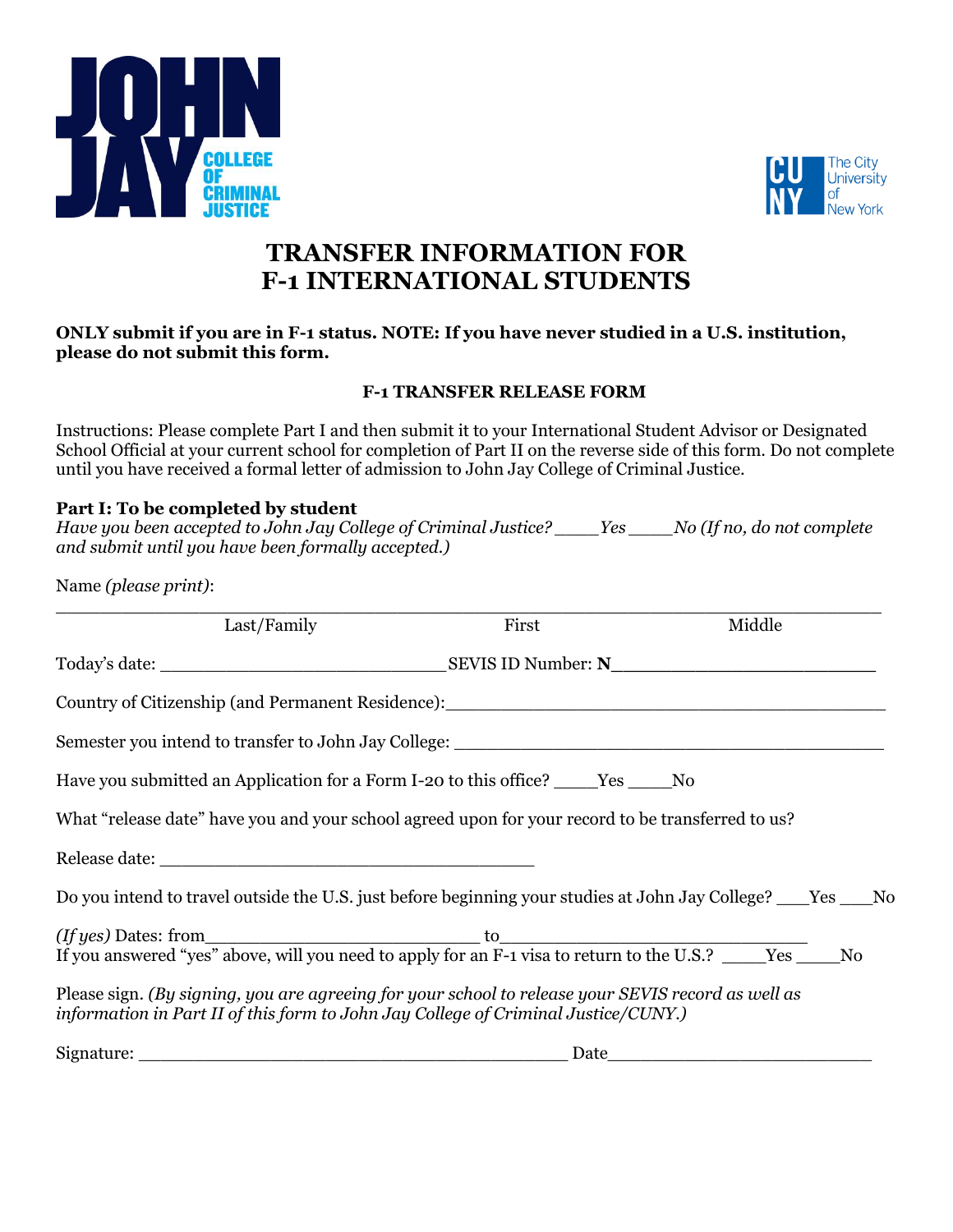\*For Designated School Officials: John Jay College's school code is **NYC214F00812009**. To locate in SEVIS, do a search of "The City University of New York." Then select "John Jay College of Criminal Justice" in the search results.

## **Part II: To be completed by the Designated School Official**

The above named student has applied for admission to John Jay College of Criminal Justice. We request confirmation of their status before completing transfer.

| No Tres<br>Degree level being pursued at your institution: _________________________________                                                                                                                                                                                                                                                                                                 |  |  |
|----------------------------------------------------------------------------------------------------------------------------------------------------------------------------------------------------------------------------------------------------------------------------------------------------------------------------------------------------------------------------------------------|--|--|
|                                                                                                                                                                                                                                                                                                                                                                                              |  |  |
|                                                                                                                                                                                                                                                                                                                                                                                              |  |  |
|                                                                                                                                                                                                                                                                                                                                                                                              |  |  |
| Is the student currently maintaining F-1 student status?<br>$\frac{1}{1}$ $\frac{1}{1}$ $\frac{1}{1}$ $\frac{1}{1}$ $\frac{1}{1}$ $\frac{1}{1}$ $\frac{1}{1}$ $\frac{1}{1}$ $\frac{1}{1}$ $\frac{1}{1}$ $\frac{1}{1}$ $\frac{1}{1}$ $\frac{1}{1}$ $\frac{1}{1}$ $\frac{1}{1}$ $\frac{1}{1}$ $\frac{1}{1}$ $\frac{1}{1}$ $\frac{1}{1}$ $\frac{1}{1}$ $\frac{1}{1}$ $\frac{1}{1}$ $\frac{1}{1$ |  |  |
|                                                                                                                                                                                                                                                                                                                                                                                              |  |  |
| ,我们也不能在这里的时候,我们也不能在这里的时候,我们也不能会在这里,我们也不能会不能会不能会不能会不能会不能会。""我们,我们也不能会不能会不能会不能会不能会                                                                                                                                                                                                                                                                                                             |  |  |
| Please indicate the dates of any practical training in which the student has participated:                                                                                                                                                                                                                                                                                                   |  |  |
|                                                                                                                                                                                                                                                                                                                                                                                              |  |  |
| Comments:<br>,我们也不能在这里,我们也不能不能不能不能不能不能不能不能不能不能不能不能不能不能不能不能。""我们不能不能不能不能不能不能不能不能不能不能不能不能不能不能不能                                                                                                                                                                                                                                                                                                |  |  |
| ,我们也不能会在这里,我们的人们就会在这里,我们的人们就会不能会在这里,我们的人们就会不能会不能会。""我们的人们,我们也不能会不能会不能会不能会不能会不能会不                                                                                                                                                                                                                                                                                                             |  |  |
| ,我们也不能在这里的时候,我们也不能在这里的时候,我们也不能会不能会不能会不能会不能会不能会不能会。<br>第2012章 我们的时候,我们的时候,我们的时候,我们的时候,我们的时候,我们的时候,我们的时候,我们的时候,我们的时候,我们的时候,我们的时候,我们的时候,我                                                                                                                                                                                                                                                       |  |  |
|                                                                                                                                                                                                                                                                                                                                                                                              |  |  |
| <b>Institution and Address:</b>                                                                                                                                                                                                                                                                                                                                                              |  |  |
|                                                                                                                                                                                                                                                                                                                                                                                              |  |  |